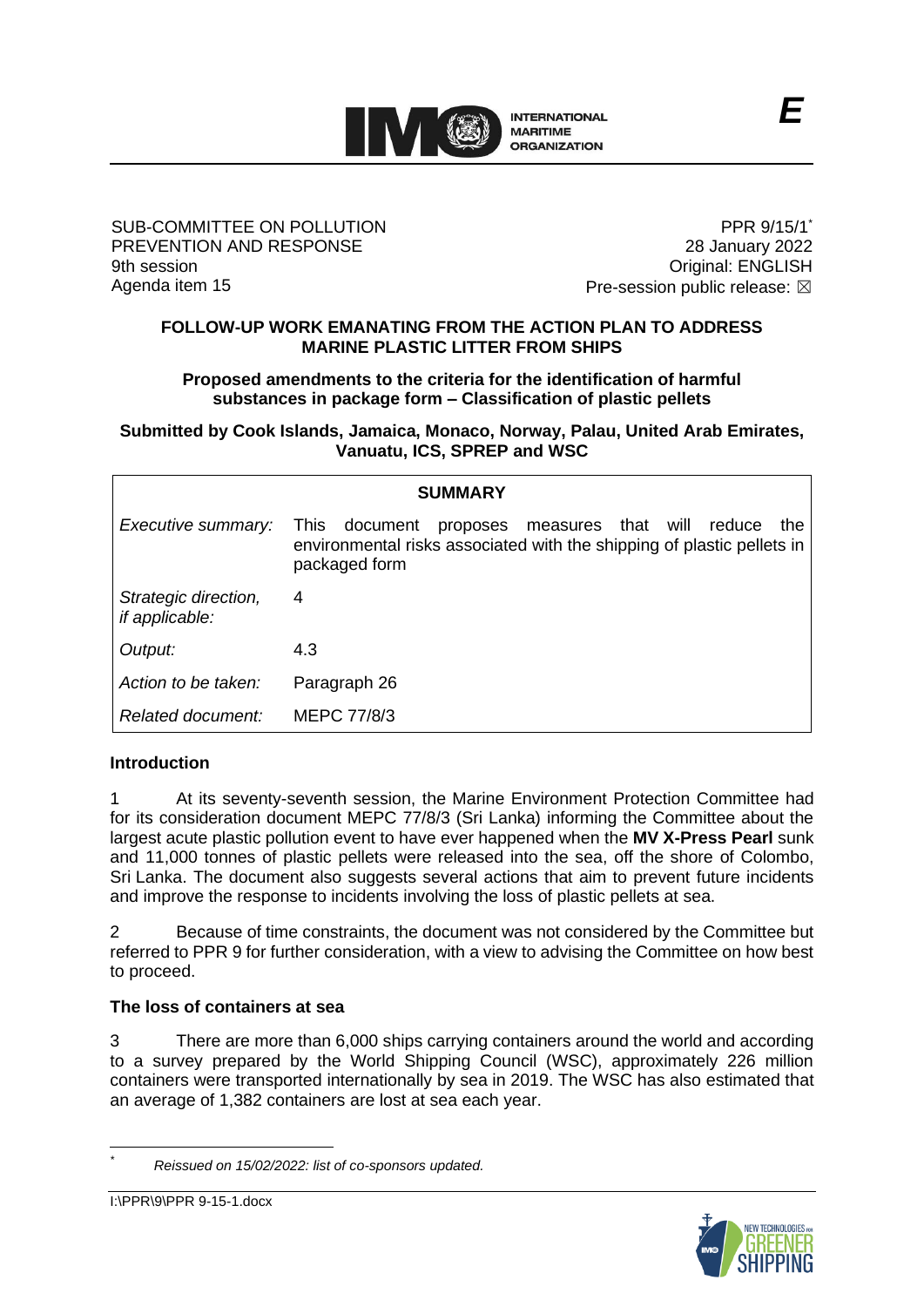4 The loss of containers at sea represents a serious safety challenge and a major risk to the marine environment, as semi-submerged containers represent a risk for safe navigation and the containers can contain dangerous goods and substances that are harmful to the marine environment. The recovery of lost containers and mitigating damage arising from the containers and their contents can be difficult and time-consuming, and the containers can also be difficult to locate.

# **Transport of plastic pellets by sea**

5 Plastic pellets are a raw material in the manufacture of plastic products and are defined as primary microplastic due to their small size (diameter under 5 mm). They come in different forms including pellets, flakes and powders. Hereafter, we will refer to all these forms as plastic pellets. Plastic pellets consist of various types of polymers, such as polyethylene, polypropylene, polystyrene and polyvinyl chloride, and can be produced as a virgin material or through the recycling of plastic waste. They may also contain chemical substances, known as additives, like flame retardants, pigments, stabilizers, antioxidants, softeners and plasticizers. Many of these substances are hazardous to the marine environment, for instance nonylphenol which is an endocrine disrupter.

6 As the raw material for plastic consumer products, vast quantities of plastic pellets are continuously being transported around the world. It has been estimated that pellets are the second-largest source of microplastics in the ocean, by weight, after tyre dust and it has been projected that around 230,000 tonnes of plastic pellets originating from a multitude of sources, including releases from plastics production facilities and transportation end up in the oceans every year.

7 Most, if not all, plastic pellets transported by sea are shipped in containers, but in principle, pellets could also be transported in bulk if there is a business case for such transport. If there is an incident with a bulk carrier loaded with plastic pellets that are accidentally lost at sea, the environmental impact would be huge and irreversible. The co-sponsors are not aware of an entry in the IMSBC Code for plastic pellets or any tripartite agreements established for the purpose of transporting such substances in bulk. However, the co-sponsors believe the Committee should consider the acceptability of transporting plastic pellets in bulk, taking into account the amount of plastic pellets that could be released to the sea following an incident with a fully laden bulk carrier and the devastating and permanent environmental impacts a spill would have.

## **Environmental hazards associated with plastic pellets**

8 When released into the environment, plastic pellets can be mistaken for food and eaten by seabirds, fishes, marine mammals and other species. As many pellets have a low density, they will float in the water and can be spread over a large area by wind and currents. Plastic pellets are also highly persistent pollutants and will continue to circulate in ocean currents and wash ashore for decades and when not cleaned up, they will ultimately break down into nanoplastic particles whose hazards are more complex and to a large degree unknown.

9 It has been reported that plastic pellets can accumulate toxic substances on their surfaces, this can be substances present in seawater such as PCBs or DDEs, but also toxic materials released during an incident, and as such serve as both a transport medium and a potential source of toxic chemicals in the marine environment. It has also been reported that biological material can become attached to pellets, causing them to become heavier and sink. Further, pellets can transport and spread harmful organisms including pathogenic bacteria and viruses attached to the surface.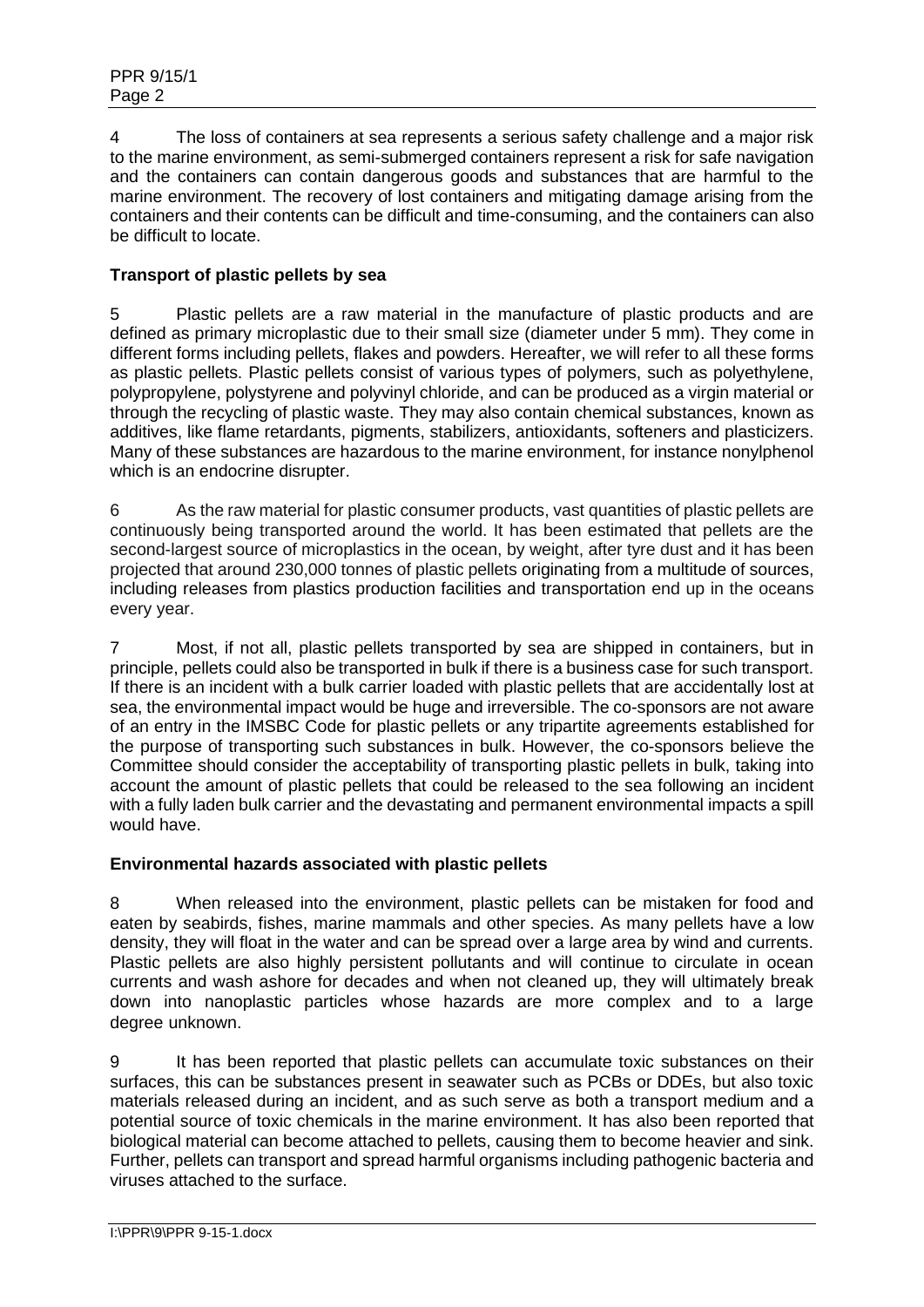10 Cleaning up after a spill of plastic pellets is very challenging, time-consuming, expensive and labour-intensive, and it is normally only possible to remove a small amount of the pellets from the environment. Further, areas that have previously been cleaned up might be contaminated again, and new areas may become contaminated since the pellets move around with the wind and currents. When deposited on sand, the pellets easily mix with sand due to tidal changes and sand movements. When the pellets are deposited on the backshore, pellets mix with coastal vegetation making their recovery almost impossible without removing the vegetation.

## **Harmful substances carried by sea in packaged form**

11 MARPOL Annex III contains the regulations for the prevention of pollution by harmful substances carried by sea in packaged form. The definition of harmful substances is as follows:

*"Harmful substances are those substances which are identified as marine pollutants in the International Maritime Dangerous Goods Code (IMDG Code) or which meet the criteria in the appendix to this Annex"*

12 The substance classification categories and criteria for "Environmental hazardous substances (aquatic environment)" (Marine pollutant) contained in section 2.9.3 of IMDG Code are identical to those provided in the appendix to MARPOL Annex III and contains the following two categories:

- .1 "(a) acute (short-term) aquatic hazard": according to provision 2.9.3.2.3 of the IMDG Code, acute aquatic toxicity "means the intrinsic property of a substance to be injurious to an organism in a short-term aquatic exposure to that substance"; and
- .2 "(b) long-term aquatic hazard" (chronic toxicity): according to provision 2.9.3.2.4 of the IMDG Code, chronic aquatic toxicity "means the intrinsic property of a substance to cause adverse effects to aquatic organisms during aquatic exposures which are determined in relation to the life cycle of the organism".

13 The section in the Code referred to above also describes the OECD Test Guidelines that should be used when determining either acute or chronic aquatic toxicity. However, the current test guidelines and the criteria for the identification of harmful/environmental hazardous substances are developed for liquid chemicals or solid chemicals that dissolve in water and are not able to determine and recognize solid substances like plastic pellets as hazardous to the marine environment.

14 In the view of the co-sponsors, one measure to reduce the environmental risks associated with the shipping of plastic pellets in packaged form would be to amend the criteria for the identification of harmful substances in MARPOL Annex III to ensure that plastic pellets are identified as a harmful substance.

15 The criteria for the classification of solid bulk cargos as harmful to the marine environment are set out in appendix I to MARPOL Annex V. The criteria are mainly based on the United Nations Globally Harmonized System of Classification and Labelling of Chemicals (GHS) but include an additional parameter in sub-paragraph .7:

"Solid bulk cargoes containing or consisting of synthetic polymers, rubber, plastics, or plastic feedstock pellets (this includes materials that are shredded, milled, chopped or macerated or similar materials)"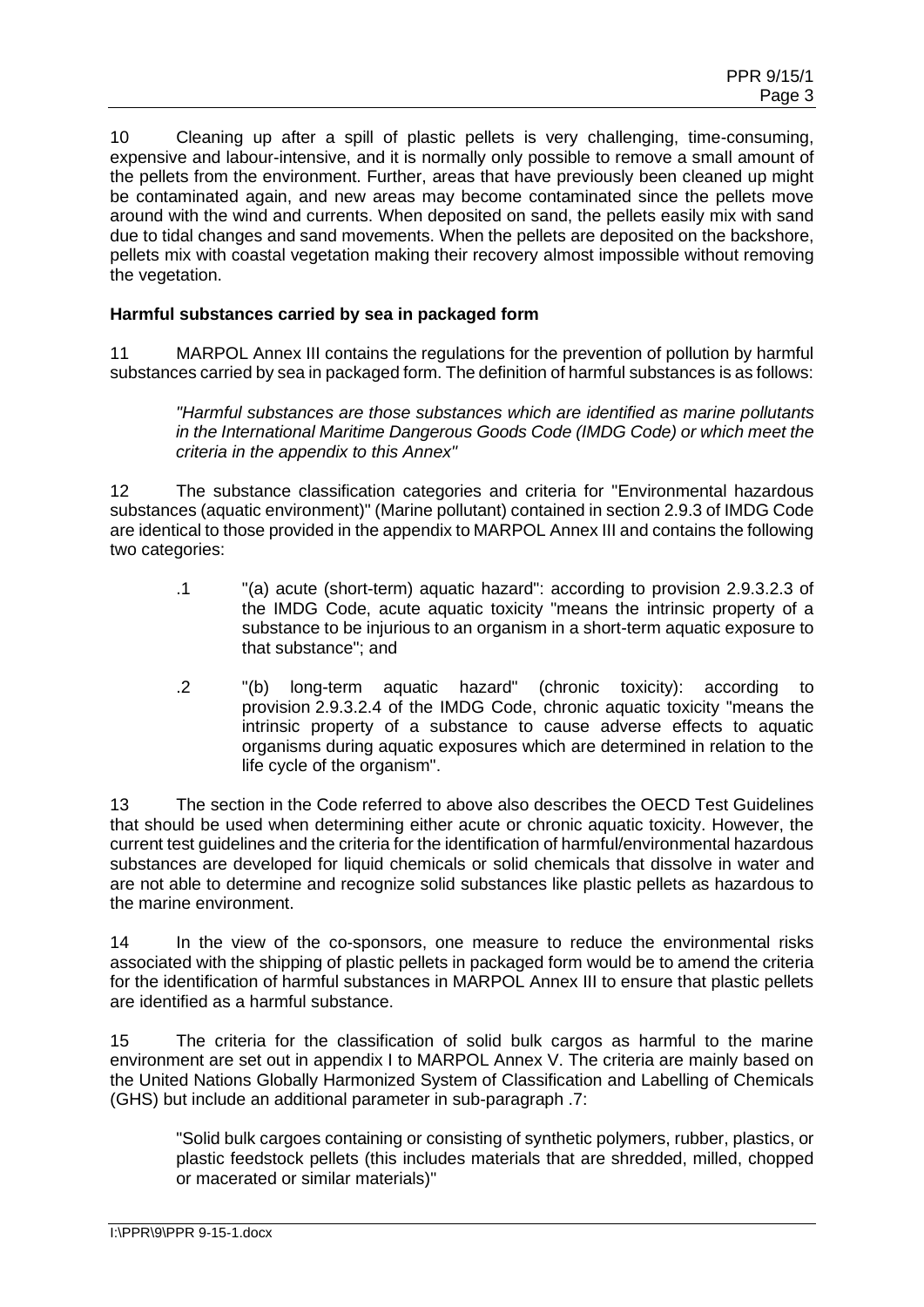16 Plastic pellets would thus be classified as harmful to the marine environment according to MARPOL Annex V and would be declared as such on the cargo declaration form for solid bulk cargoes if transported in bulk.

17 However, the criteria as set out in appendix I to MARPOL Annex V is intended to classify solid bulk cargos that are harmful to the marine environment in order to prohibit the discharge of such cargo residues into the sea and they therefore serve a different purpose than the identification of harmful substances in MARPOL Annex III.

18 In the view of the co-sponsors, a new criterion or parameter in the appendix to MARPOL Annex III should lead to a classification of smaller plastic substances that represents a hazard to the marine environment when discharged in the sea since they can contribute to the spread of invasive species and represent a hazard to fish, seabirds and marine mammals which can feed on or swallow them, and which will persist in the environment and eventually breaks down to nanoplastics.

19 The co-sponsors therefore propose an amendment to the appendix to MARPOL Annex III by including a new criterion, as follows:

"(c) Plastic pellets, granules, nurdles, flakes and powders"

## **How will classification of plastic pellets reduce the risk of accidental discharge?**

20 If plastic pellets are identified as a harmful substance and classified as a marine pollutant according to the IMDG Code, it shall be transported under the entry: "UN 3077 ENVIRONMENTALLY HAZARDOUS SUBSTANCE, SOLID, N.O.S.", unless there is a specific entry in class 9 or if they have any additional properties meeting the criteria of any of the classes 1 to 8.

21 If plastic pellets were classified as a marine pollutant and transported as UN 3077, they would have to be carried in accordance with the provisions of MARPOL Annex III and the IMDG Code. Below is a brief summary of some of requirements that would apply in accordance with MARPOL Annex III<sup>.</sup>

- .1 packages shall be adequate to minimize the hazard to the marine environment, having regard to their specific contents; 1
- .2 packages containing a harmful substance shall be durably marked or labelled to indicate that the substance is a harmful substance, in accordance with the relevant provisions of the IMDG Code;
- .3 each ship carrying harmful substances shall have a special list, manifest or stowage plan setting forth, in accordance with the relevant provisions of the IMDG Code, the harmful substances on board and the location thereof. A copy of one of these documents shall be made available before departure to the person or organization designated by the port State authority; and

<sup>&</sup>lt;sup>1</sup> The General provisions for the packing of dangerous goods in packagings, including IBCs and large packagings are set out in section 4.1.1 of the IMDG Code and if transported in flexible IBCs (big bags); these must be approved according to the provisions set out in chapter 6.5 of the IMDG Code and be sift-proof and water-resistant.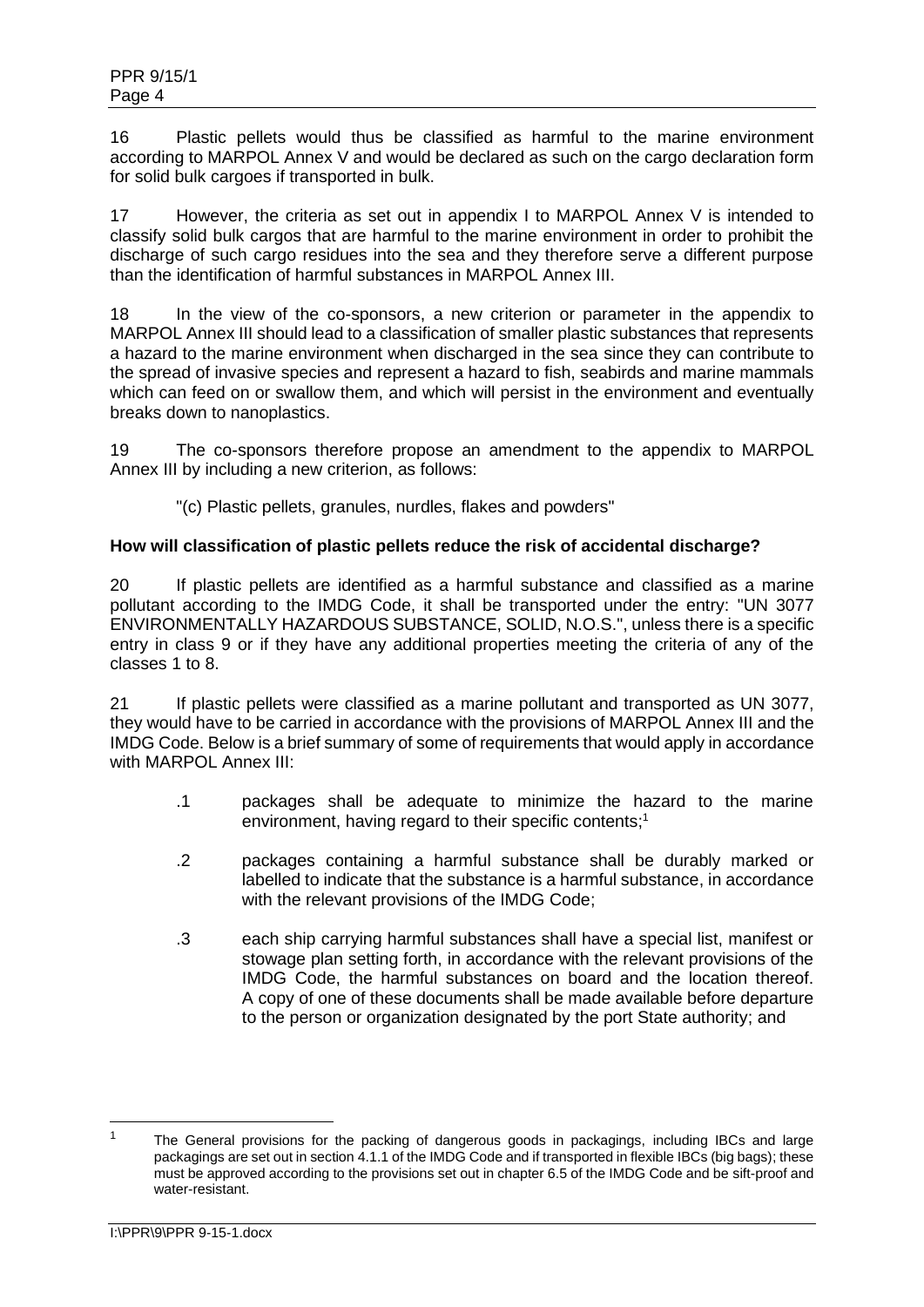.4 harmful substances shall be properly stowed and secured so as to minimize the hazards to the marine environment without impairing the safety of the ship and persons on board (regulation 6 of MARPOL Annex III).<sup>2</sup>

22 Overall, the co-sponsors believe the above measures will reduce the risk of accidental discharge of plastic pellets as it would raise awareness, set minimum standards for acceptable packaging and recommend a more protected stowage of containers containing plastic pellets.

# **Liability and compensation**

23 Compensation for damage caused by hazardous and noxious substances in connection with their carriage at sea is regulated by the International Convention on Liability and Compensation for Damage in Connection with the carriage of Hazardous and Noxious Substances by Sea (HNS). The HNS Convention applies to dangerous, hazardous and harmful substances, materials and articles in packaged form as covered by the IMDG Code.

24 The Convention has not entered into force yet, and as of 26 October 2021 only five Member States have ratified or acceded the Convention. However, when the Convention enters into force, a classification of plastic pellets as a harmful substance subject to the provisions of MARPOL Annex III would be advantageous as it would be regarded as HNS and be covered by the Convention.

25 The co-sponsors regard the entry into force of the HNS Convention as essential in order to ensure that valid claims following pollution and other damages caused by ships are promptly met and urges all Member States to place a high priority on working towards the implementation of the HNS Convention, with the aim of ratification of the HNS Convention. The co-sponsors also suggest that the Sub-Committee considers any appropriate activities the Organization can initiate in order to facilitate the entry into force of the Convention.

# **Action requested of the Sub-Committee**

26 The Sub-Committee is invited to consider the information and proposals contained in this document and especially to:

- .1 consider the acceptability of transporting plastic pellets in bulk;
- .2 agree to the draft proposed amendments to the appendix to MARPOL Annex III, as proposed in paragraph 19, in order to include a new criterion that will identify substances such as plastic pellets, granules, nurdles, flakes and powders as harmful substances;
- .3 agree that CCC 9 should be instructed by MEPC 78 to develop and issue, as a short-term measure, a circular with appropriate measures that will reduce the environmental risks associated with the shipping of plastic pellets in packaged form, using the draft circular as set out in the annex to this document as a basis; and
- .4 consider and recommend appropriate activities the Organization can initiate to encourage Member States to ratify the HNS Convention. \*\*\*

 $\mathcal{L}$ In provision 7.1.4.2 in the IMDG Code, there are specific stowage requirements for marine pollutants as follows: "Where stowage is permitted on deck or under deck, under deck stowage is preferred. Where stowage on deck only is required, preference shall be given to stowage on well-protected decks or to stowage inboard in sheltered areas of exposed decks."